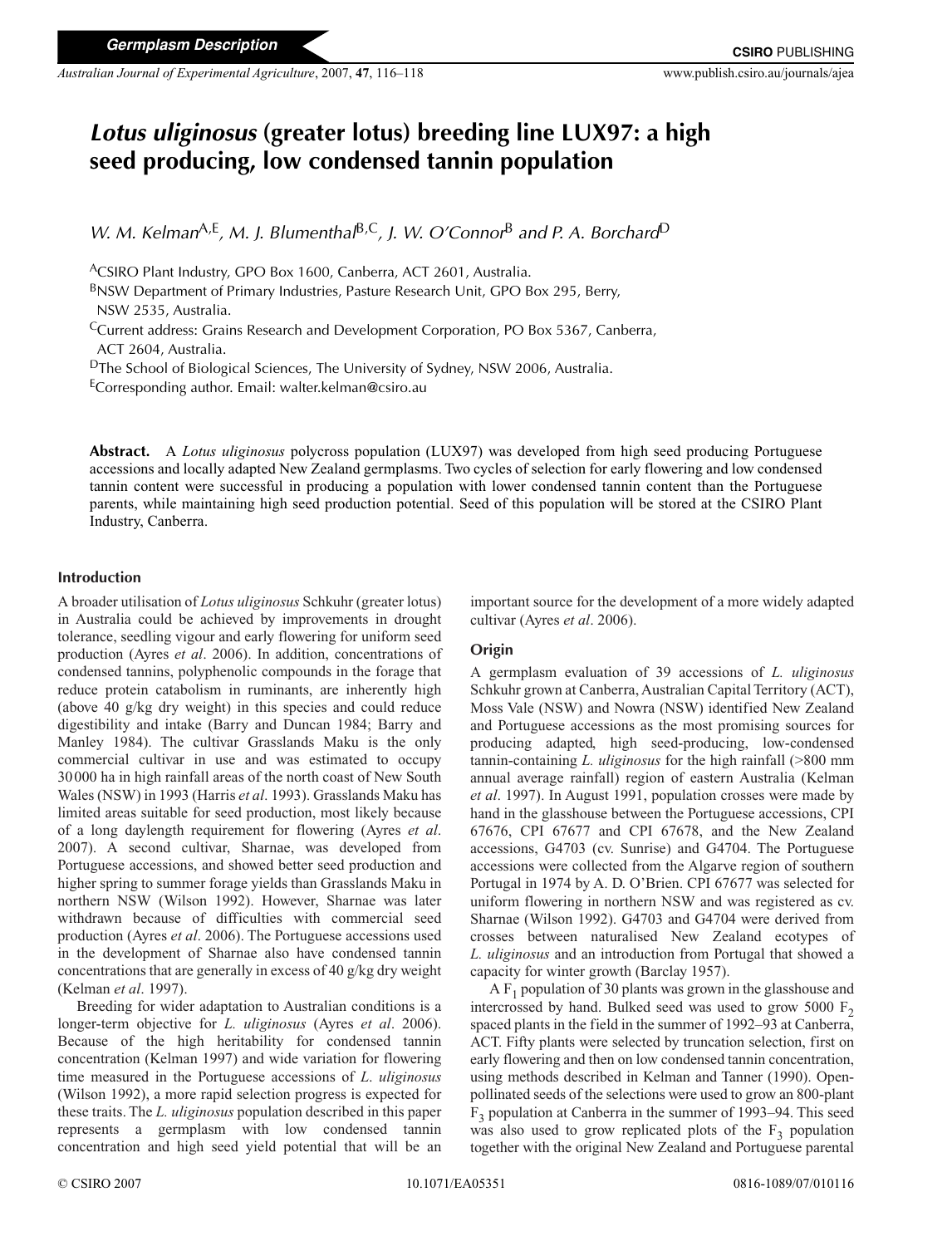accessions and Grasslands Maku to compare flowering time and seed production at Canberra and Grafton, in northern NSW (Kelman and Bowman 1996). Twenty-five selections from the 800-plant population at Canberra were made on the basis of productivity (visually assessed by plant size), early and prolific flowering, and low condensed tannin concentration. Openpollinated seeds of these selections were grown as half-sib families in 1 by 2 m swards at the Pasture Research Unit at Berry, NSW, and compared over 2 years (1995–97) for seasonal productivity, flowering intensity and condensed tannin concentration. Seedling recruitment was also recorded by counting seedlings in two 1-m2 quadrats per plot at the end of the trial. Three plants from each of the 12 families (36 plants) were clonally propagated and intercrossed in isolation to produce the breeding line LUX97. Seed of LUX97 will be maintained at CSIRO, Plant Industry, Canberra.

### **Morphological description**

LUX97 is very similar morphologically to Sharnae. LUX97 differs from Grasslands Maku in being less pubescent on leaves and flower buds, less rhizomatous and smaller seeded. Measurements of vegetative characters were made on plants growing in pots at Glen Innes, NSW in May 2000 (Ayres *et al*. 2007). Plant height of LUX97 (14.6 cm) is similar to that of Sharnae (14.8 cm) and slightly taller than Grasslands Maku (12.8 cm). The terminal leaflet of LUX97 is obovate and significantly smaller (leaf area, 67 mm<sup>2</sup>) than the obovatelanceolate leaflet of Sharnae (leaf area,  $144 \text{ mm}^2$ ;  $P < 0.05$ ). The LUX97 shoots are also significantly narrower (diameter, 1.14 mm) than in Sharnae (diameter, 1.48 mm; *P* < 0.05). LUX97 has a similar flowering time to Sharnae, but flowers 12–18 days earlier than Grasslands Maku and Sunrise at Canberra and 28–32 days earlier than these cultivars at Grafton, NSW (Kelman and Bowman 1996). At Glen Innes, NSW, the number of days to peak flowering is similar for LUX97, Sharnae and Grasslands Maku (111–112 days from 1 September; Ayres *et al*. 2007). The acronym, LUX97, indicates *Lotus uliginosus* polycross (X) made in 1997.

### **Agronomic characteristics**

Condensed tannins are an important component of forage quality, conferring bloat protection and improving protein

*Lotus uliginosus* **cvv. Grasslands Maku, Sharnae and LUX97 at two sampling dates from Moruya and Berry, New South Wales, and Ginninderra Experiment Station (GES), Australian Capital Territory**

|                     | Moruya | Berry | <b>GES</b> |
|---------------------|--------|-------|------------|
| August 2001         |        |       |            |
| LUX97               | 71     | 18    | 39         |
| Grasslands Maku     | 66     | 14    | 29         |
| Sharnae             | 88     | 28    | 64         |
| 1.s.d. $(P = 0.05)$ | 30     | 8     | 16         |
| November 2001       |        |       |            |
| LUX97               | 113    | 71    | 79         |
| Grasslands Maku     | 115    | 61    | 73         |
| Sharnae             | 102    | 100   | 100        |
| 1.s.d. $(P = 0.05)$ | 30     | 26    | 20         |

absorption in ruminants (Barry and McNabb 1999). The condensed tannin concentrations measured in LUX97 at three sites were significantly  $(P < 0.05)$  lower than in Sharnae on four of six occasions (Table 1) and reflect the heritable response to selection that occurred during the development of this population. However, variability for condensed tannin concentrations is still present and further selection for even lower condensed tannin content can be achieved using LUX97 (Kelman 1999). Condensed tannin content is responsive to environmental influences such as moisture content, temperature and soil fertility level (Kelman and Tanner 1990). The condensed tannin content of LUX97 ranged from 18 g/kg dry matter (DM) in winter at a favourable site [Berry:  $pH_{C_2}$ , 4.02; Bray phosphorous (P), 5.71] to 113 g/kg DM in spring at a low fertility site (Moruya:  $pH_{CaCl}$ , 4.75; Bray P, 2.1). Thus, on poor fertility sites where growth is limited, concentrations of condensed tannins will accumulate in LUX97 to levels above 40 g/kg dry weight and this may adversely affect palatability and digestibility. However, grazing during the active phase of growth, which stimulates fresh growth during summer, can maintain low condensed tannin concentrations (Blumenthal *et al*. 1994).

High seed yield potential of *L. uliginosus* is critical for seed production phases in cultivar development and subsequent cultivar use; it is also likely to be a major factor in the persistence of this legume by seedling recruitment in permanent pastures (Ayres *et al*. 2006). In the sward trial sown at Berry in autumn 1995, flowering intensity (the mean percentage area of the plot in flower over six replications) was compared among families when Sharnae had reached 50% flowering in mid October. At this time, Grasslands Maku was recorded at 6% flowering. This difference in flowering between the two cultivars was also noted by Wilson (1992) from observations made on the north coast of NSW. The mean flowering intensity of the LUX97 families was 25% in mid October, but 12 families equalled the 50% flowering of Sharnae. LUX97 set a significantly ( $P < 0.05$ ) greater number of umbels/ $m<sup>2</sup>$  in swards grown at Canberra than G4703 (Sunrise) and Grasslands Maku (Table 2). Estimated seed yields on the basis of single plant performance (Table 2) indicated a potential seed yield of 268 kg/ha, similar to that of Sharnae and greater than the New Zealand accession G4703 (cv. Sunrise). Seedling recruitment, measured at the end of the 2-year trial at Berry, NSW Table 1. Comparison of condensed tannin concentration (g/kg) in (1995–97), was higher in plots of LUX97 than in Sharnae,

**Table 2. Seed yields and seedling recruitment of the** *Lotus uliginosus* **breeding population LUX97 and the cultivars Sharnae, G4703 (Sunrise) and Grasslands Maku at Ginninderra Experiment Station, Canberra, Australian Capital Territory**

|                     | No. of | Seed weight<br>umbels/m <sup>2</sup> per plant (g) | Spaced-plant<br>seed yield<br>$(kg/ha)^A$ | Seedling<br>recruitment<br>$(\text{plants/m}^2)$ |
|---------------------|--------|----------------------------------------------------|-------------------------------------------|--------------------------------------------------|
| LUX97               | 401    | 6.7                                                | 268                                       | 29                                               |
| Sharnae             | 395    | 7.2                                                | 288                                       | 12                                               |
| G4703               | 162    | 5.4                                                | 216                                       |                                                  |
| Grasslands Maku     | 123    | $\theta$                                           | 0                                         | 4                                                |
| 1.s.d. $(P = 0.05)$ | 41     | 17                                                 |                                           | 12                                               |

ASpaced plant seed yield based on 4 plants/m2.